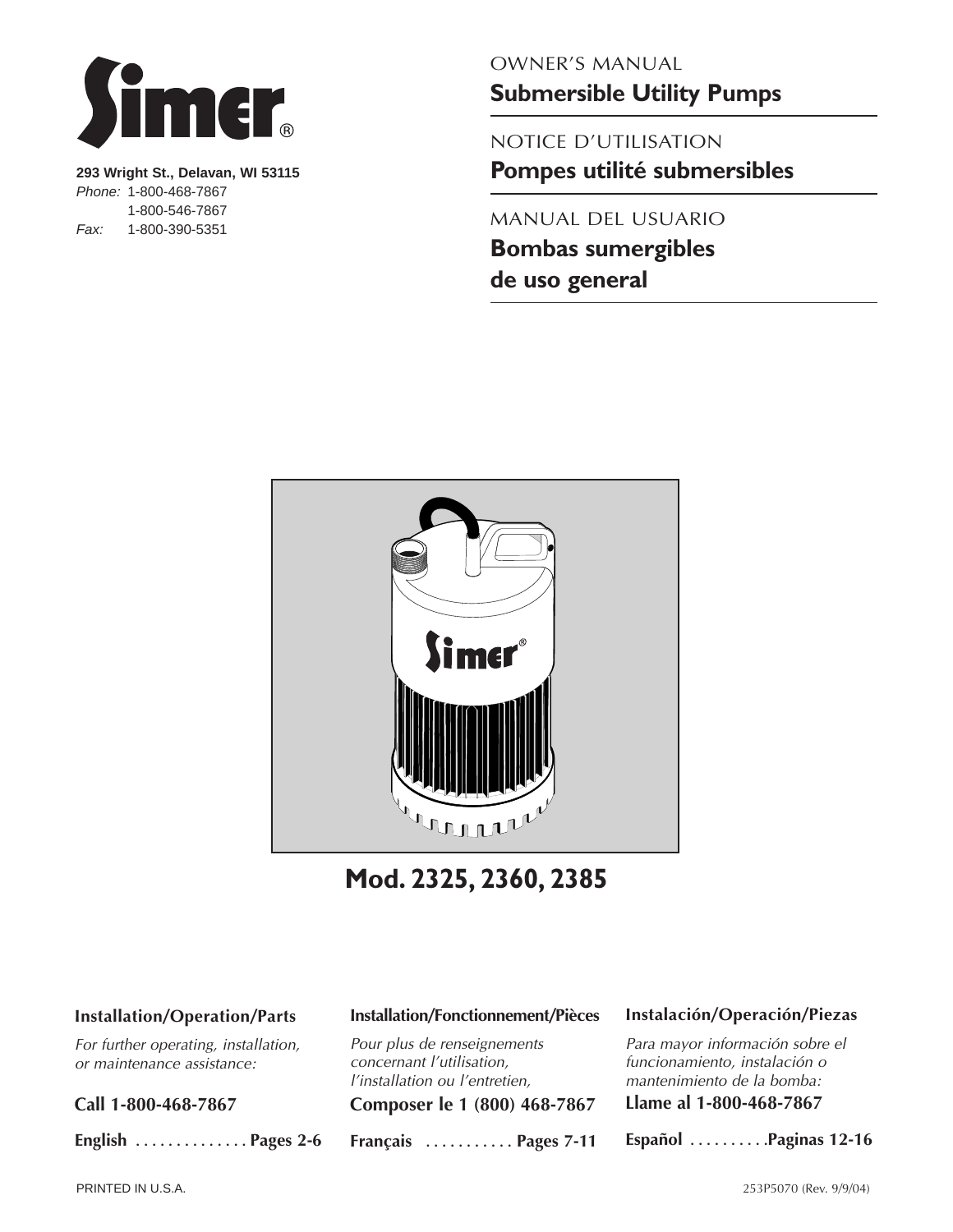# **READ AND FOLLOW SAFETY INSTRUCTIONS!**

**This is the safety alert symbol.** When you see this symbol on your pump or in this manual, look for one of the following signal words and be alert to the potential for personal injury.

warns about hazards that **will** cause serious personal injury, death or major property damage if ignored.

**AWARNING** warns about hazards that **can** cause serious personal injury, death or major property damage if ignored.

**A CAUTION** warns about hazards that will or can cause minor personal injury or property damage if ignored.

The label **NOTICE** indicates special instructions which are important but not related to hazards.

### **GENERAL SAFETY**

#### **Carefully read and follow all safety instructions in this manual and on pump.**

Keep safety labels in good condition. Replace missing or damaged safety labels.

To avoid serious injury and/or property damage, read and follow these rules and instructions carefully.

- 1. Pump is designed for use with clean, cold, fresh water. Pump water only with this pump.
- 2. **Do not** lift pump by power cord at any time. Attempting to lift or support the pump by the power cord can damage the cord and cord connections, and will void warranty. Always lift the pump by the lifting handle.
- 3. **Meet National Electrical Code, Canadian Electrical Code, and local codes for all wiring.**
- 4. Installation must comply with all local codes pertaining to utility pumps.
- 5. Know the pump application, limitations, and potential hazards.
- 6. Disconnect the power before servicing.
- 7. Release all pressure within the system before servicing any component.
- 8. Drain all water from the system before servicing.
- 9. Secure the discharge line before starting pump. An unsecured discharge line will whip, possibly causing personal injury and/or property damage.
- 10. Check hoses for weak or worn condition before each use, making certain that all connections are secure.
- 11. Periodically inspect the pump and system components. Keep the pump inlet free of debris and foreign objects. Perform routine maintenance as required.
- 12. Personal Safety:
	- a. Wear safety glasses at all times when working with pumps.
	- b. Keep work area clean, uncluttered and properly lighted – replace all unused tools and equipment.
	- c. Keep visitors at a safe distance from work area.
	- d. Make workshop child-proof with padlocks, master switches, and by removing starter keys.
- 13. This equipment is only for use on 115 volt (single phase) and is equipped with an approved 3-conductor cord and 3-prong, grounding-type plug.

**Hazardous voltage. Can shock, burn or cause death.** To reduce risk of electric shock, pull plug before servicing. This pump has not been investigated for use in swimming pool areas. Pump is supplied with a grounding conductor and grounding-type attachment plug. Be sure it is connected only to an individual branch circuit with a properly grounded grounding-type receptacle. Where a 2-prong wall receptacle is encountered, it must be replaced with a properly grounded 3-prong receptacle installed in accordance with codes and ordinances that apply.

- 14. Make certain power source conforms to requirements of your equipment.
- 15. Protect the electrical cord from sharp objects, hot surfaces, oil, and chemicals. Avoid kinking cord. Replace or repair damaged or worn cords immediately.
- 16. Do not touch an operating motor. Modern motors can operate at high temperatures.
- 17. Do not handle pump or pump motor with wet hands or when standing on wet or damp surface, or in water.
- 18. Do not use in water where fish are present.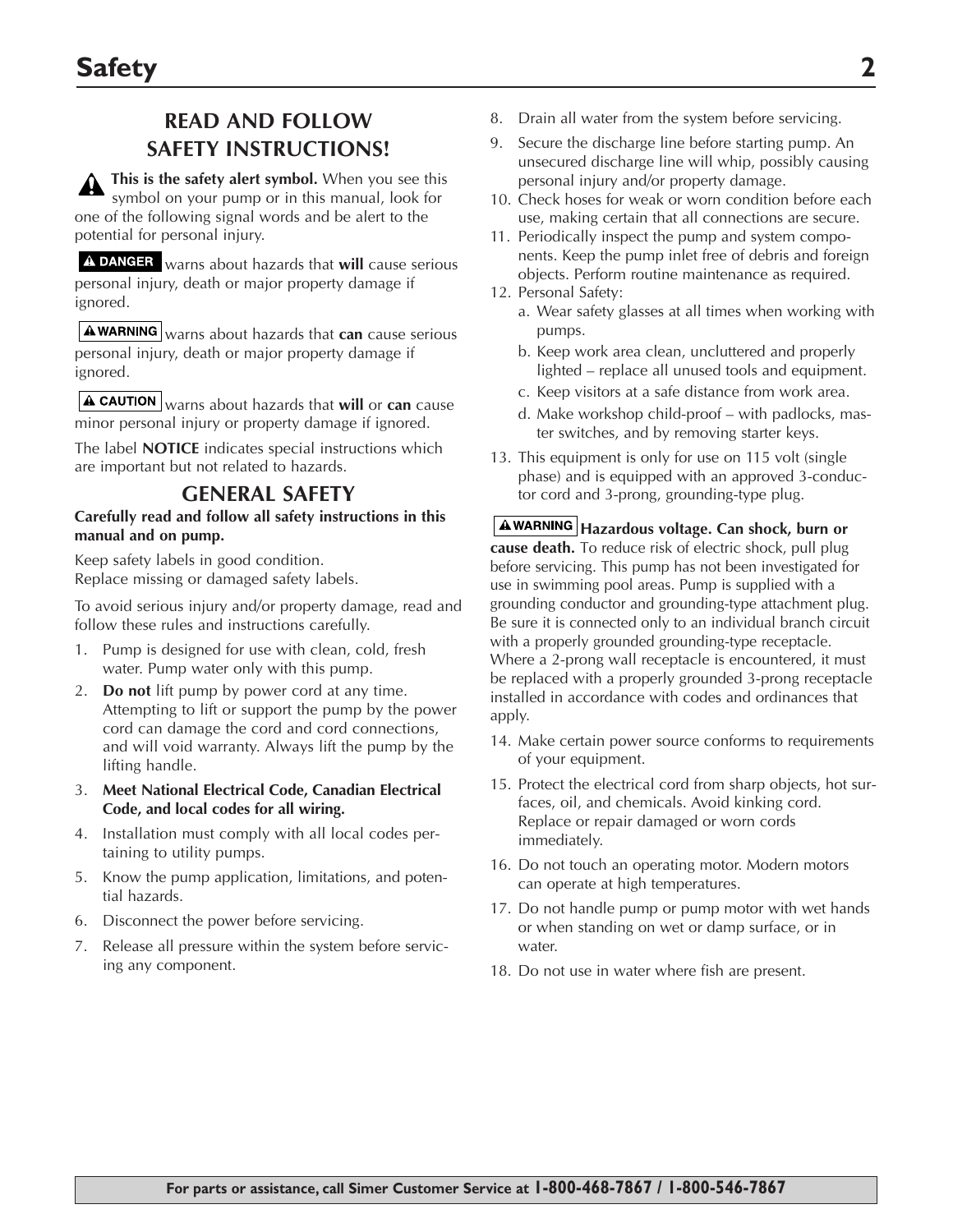## **Table of Contents 3**

### *Thank you for purchasing a top quality, factory tested pump.*

# General Safety .....................................................................................................2 Warranty..............................................................................................................3 General Information.............................................................................................4 Installation ...........................................................................................................5 Operation ............................................................................................................5 Maintenance........................................................................................................6 Troubleshooting ...................................................................................................6

#### **Simer Limited Warranty**

SIMER warrants to the original consumer purchaser ("Purchaser") of its products that they are free from defects in material or workmanship.

If within twelve (12) months from the date of the original consumer purchase any such product shall prove to be defective, it shall be repaired or replaced at SIMER's option, subject to the terms and conditions set forth below. Your original receipt of purchase is required to determine warranty eligibility.

#### **Exceptions to the Twelve (12) Month Warranty**

#### *Five (5) Year Warranty:*

If within five (5) years from original consumer purchase any Pre-Charge water system tank shall prove to be defective, it shall be repaired or replaced at SIMER's option, subject to the terms and conditions set forth below.

#### **General Terms and Conditions**

Purchaser must pay all labor and shipping charges necessary to replace product covered by this warranty. This warranty shall not apply to acts of God, nor shall it apply to products which, in the sole judgement of SIMER, have been subject to negligence, abuse, accident, misapplication, tampering, alteration; nor due to improper installation, operation, maintenance or storage; nor to other than normal application, use or service, including but not limited to, operational failures caused by corrosion, rust or other foreign materials in the system, or operation at pressures in excess of recommended maximums.

Requests for service under this warranty shall be made by returning the defective product to the Retail outlet or to SIMER as soon as possible after the discovery of any alleged defect. SIMER will subsequently take corrective action as promptly as reasonably possible. No requests for service under this warranty will be accepted if received more than 30 days after the term of the warranty. This warranty sets forth SIMER's sole obligation and purchaser's exclusive remedy for defective products.

SIMER SHALL NOT BE LIABLE FOR ANY CONSEQUENTIAL, INCIDENTAL, OR CONTINGENT DAMAGES WHATSOEVER.

THE FOREGOING WARRANTIES ARE EXCLUSIVE AND IN LIEU OF ALL OTHER EXPRESS WARRANTIES. IMPLIED WARRANTIES, INCLUDING BUT NOT LIMITED TO THE IMPLIED WARRANTIES OF MERCHANTABILITY AND FITNESS FOR A PARTICULAR PURPOSE, SHALL NOT EXTEND BEYOND THE DURATION OF THE APPLICABLE EXPRESS WARRANTIES PROVIDED HEREIN. Some states do not allow the exclusion or limitation of incidental or consequential damages or limitations on how long an implied warranty lasts, so the above limitations or exclusions may not apply to you. This warranty gives you specific legal rights and you may also have other rights which vary from state to state.

**SIMER • 293 Wright St. • Delavan, WI U.S.A. 53115 Phone: 1-800-468-7867 / 1-800-546-7867 • Fax: 1-800-390-5351**

#### **Page**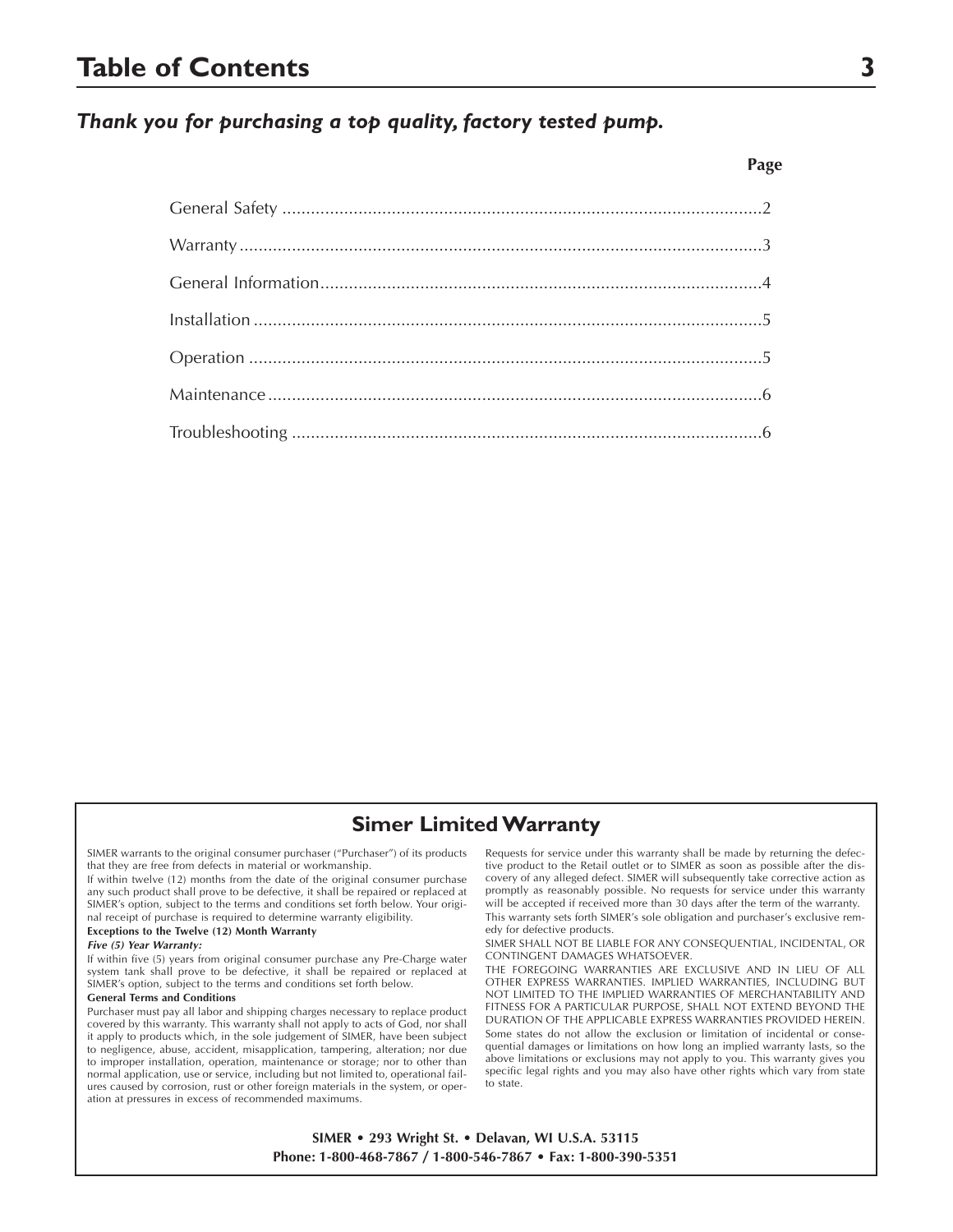### **DESCRIPTION**

These submersible pumps are designed for use as a utility pump. The units are equipped with a 3-prong groundingtype power cord. Ball bearings on the motor shaft never need lubrication. Automatic reset thermal protection.

### **SPECIFICATIONS**

| Liquid Temp. Range 32°F to 77°F (0°-25°C) |  |
|-------------------------------------------|--|
| Individual Branch Circuit                 |  |
|                                           |  |

**NOTICE:** Not designed for applications involving salt

water or brine! Use with salt water or brine will void warranty.

**NOTICE:** Not for use in water where fish are present.

Pump water only with this pump.

# **DISCHARGE FITTINGS CHART**

| <b>Pump</b><br>Model No. | <b>Included Adapters</b>            |
|--------------------------|-------------------------------------|
| 2325                     | 1-1/4" FBSP X 1" FNPT               |
|                          | 1" MNPT X 3/4" M Garden Hose        |
| 2360                     | 1-1/4" FBSP X 1" FNPT               |
|                          | 1" MNPT X 3/4" M Garden Hose        |
| 2385                     | 1-1/4" FBSP X 1" FNPT               |
|                          | 1" MNPT X 3/4" M Garden Hose        |
|                          | 1-1/4" FBSP X 1-1/4" & 1" Hose Barb |

## **ELECTRICAL SPECIFICATIONS**

| <b>Model</b> | H.P.       | <b>Motor</b><br>Motor   Full Load<br>Amps | <b>Minimum</b><br><b>Circuit</b><br>Req. (Amps) | <b>Pumps</b><br>Down<br>Tο         |
|--------------|------------|-------------------------------------------|-------------------------------------------------|------------------------------------|
| 2325<br>2360 | 1/4<br>1/3 | 1.5<br>2.6                                | 15<br>15                                        | $7/16''$ (11mm)<br>$7/16''$ (11mm) |
| 2385         | 1/2        | 3.0                                       | 15                                              | $7/16''$ (11mm)                    |

### **PERFORMANCE**

|       |              |              | GPH (LPH) AT TOTAL FEET (M) |                                           |             |                          |         | No Flow            |
|-------|--------------|--------------|-----------------------------|-------------------------------------------|-------------|--------------------------|---------|--------------------|
|       | <b>Motor</b> |              | 25<br>10<br>20<br>15        |                                           |             |                          |         | At Height          |
| Model | <b>HP</b>    | (.3 M)       | (1.5 M)                     | (3 M)                                     | (4.6 M)     | (6.1 M)                  | (7.6 M) | <b>Shown Below</b> |
| 2325  | 1/4          | 1,200(4,542) | 1,000 (3,785)               | 675 (2,555)                               | 400 (1.514) | $\overline{\phantom{0}}$ |         | 20' (6.1 M)        |
| 2360  | 1/3          | 2,300(8,706) | 1,975(7,476)                | 1,425 (5,394)                             | 850 (3.218) | 300 (1,136)              |         | $22'$ (6.7 M)      |
| 2385  | 1/2          |              | 3,000(11,356) 2,500(9,464)  | $\mid$ 1,900 (7,192) $\mid$ 1,320 (4,997) |             | 750 (2,839)              | -       | $25'$ (7.6 M)      |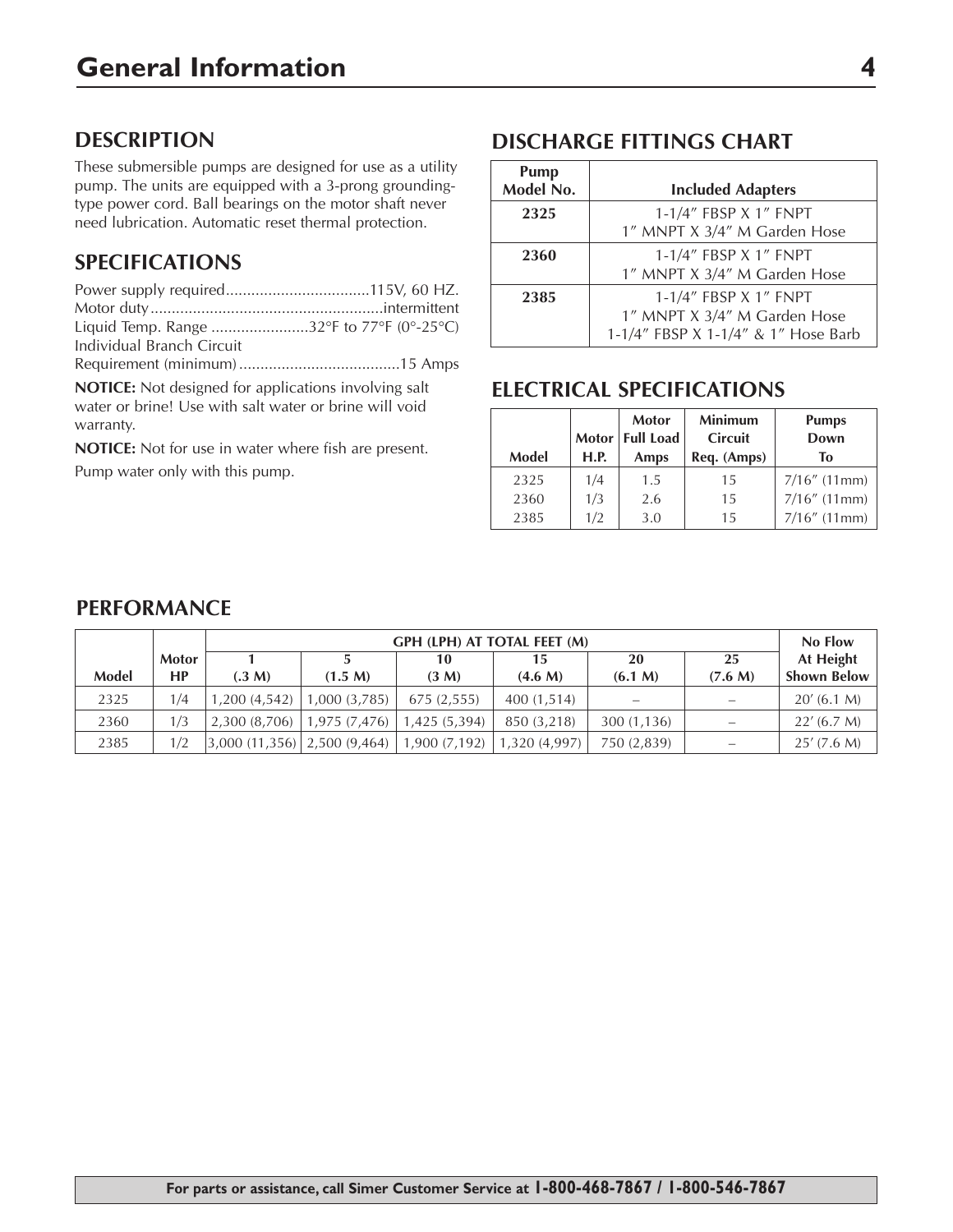### **INSTALLATION**

1. Install the pump on a hard level surface. Make sure that the pump cannot pick up rocks, mud and debris, etc. If neccesary, put a block under the pump to raise it slightly. See Figure 1.



*Figure 1: Typical Installations.*

- 2. **Protect the power cord from damage.** Uncovered cords should be routinely inspected for damage or deterioration. **DO NOT** operate the pump if the cord is damaged.
- 3. Choose an adapter and install it as indicated in Figure 2.



**\*** Barbed Adapter Available with Model Number 2385 only.

#### *Figure 2: Adapter Connections.*

### **OPERATION**

#### **Hazardous voltage. Can shock, burn or**

**cause death.** Do not handle a pump or pump motor with wet hands or when standing on a wet or damp surface, or in water.

- 1. The shaft seal depends on water for lubrication. Do not operate the pump unless it is in water as the seal may be damaged if allowed to run dry.
- 2. The motor is equipped with an automatic reset thermal protector. If the temperature in the motor should rise unduly, the switch will cut off all power before damage can be done to the motor. When the motor has cooled sufficiently, the switch will reset automatically and restart the motor. If the protector trips repeatedly, remove the pump and check it as to the cause of difficulty. Low voltage, long extension cords, clogged impeller, very low head or lift, etc., could cause cycling.
- 3. The pump will not remove all water. If the pump is operating and suddenly no water comes out of the discharge hose, shut off the unit immediately. The water level is probably very low and the unit has broken prime.

**NOTICE:** For continuous operation, water must flow through pump to prevent motor overheating. The pump is cooled by the water flow through the housing.

- 4. This pump is designed to pump cold water only. Pumping heated liquids can overheat the motor and cause the thermal overload to trip.
- 5. Pump can run when water doesn't completely cover the motor housing, but the inlet must be completely submerged or it will break suction, will not move any water, and may damage the shaft seal.
- 6. Keep the pump inlet clean at all times. If the ground or surface where the pump sits is dirty, raise the pump slightly to reduce the amount of debris pulled into the pump inlet.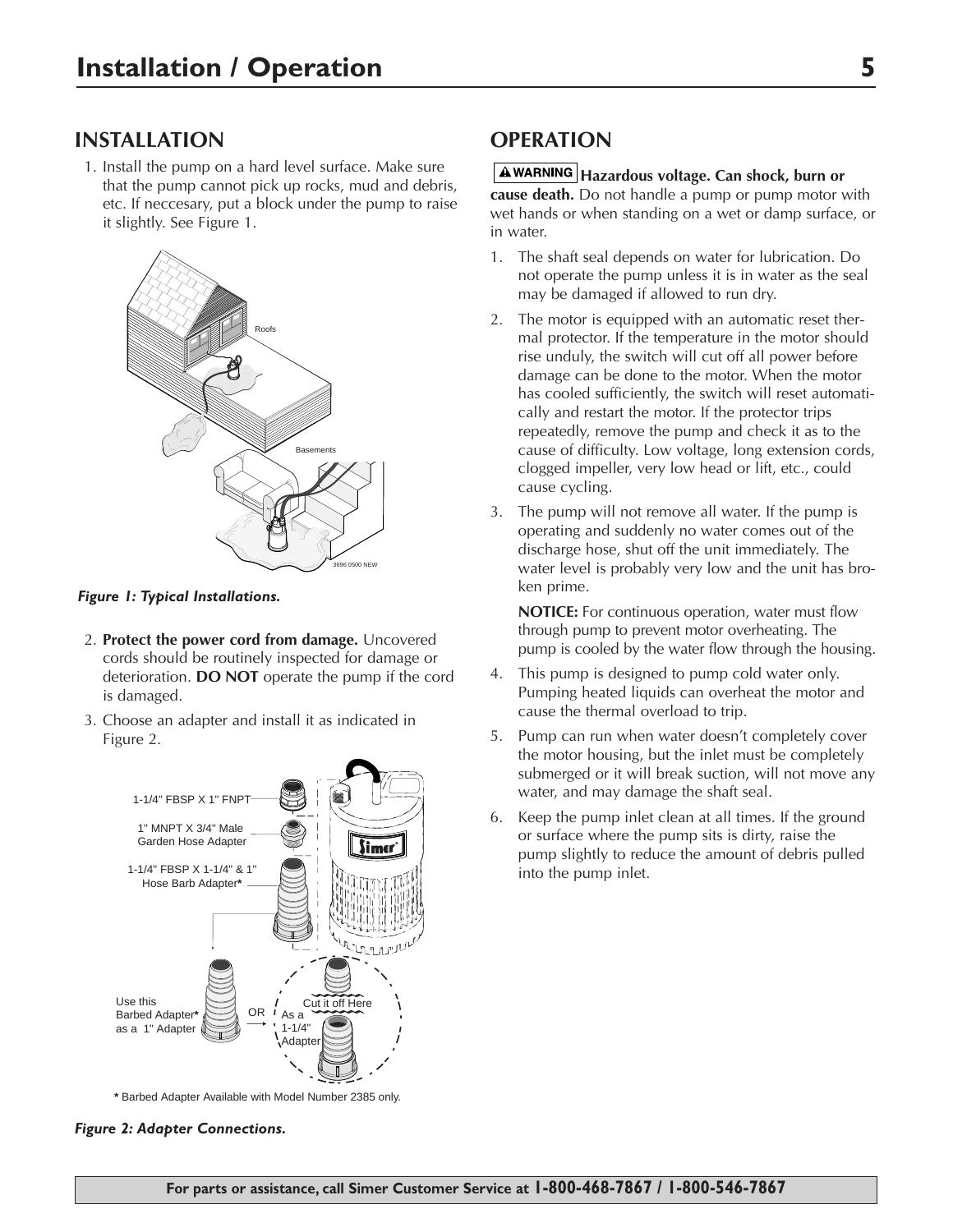### **MAINTENANCE**

**A WARNING** Risk of electric shock. Can burn or cause **death.** Disconnect the power before servicing, repairing,

or working on pump. The pump's motor is completely sealed in the motor

housing and does not require any service. Disassembly of the motor housing or modification or removal of the power cord voids the warranty. The power cord is nonreplaceable.

Never run the pump dry! Running the pump dry can damage the seal, causing leakage. This pump is a submersible type and must be in water at all times for proper operation and cooling.

Periodically clean the pump inlet. This will avoid impeller rotation being hampered by any debris.

# **Troubleshooting**

**NOTICE:** This pump has no serviceable parts inside the case. Opening the case will ruin the pump. For obstructions or blockages of the impeller, replace the pump.

**Hazardous voltage; can shock, burn or kill.** Unplug the pump before attempting to clean or work on the pump.

| <b>SYMPTOM</b>                                           | <b>POSSIBLE CAUSE(S)</b>                         | <b>CORRECTIVE ACTION</b>                                                                                                                                     |
|----------------------------------------------------------|--------------------------------------------------|--------------------------------------------------------------------------------------------------------------------------------------------------------------|
| Pump won't                                               | Blown fuse or circuit breaker has tripped        | If blown, replace with fuse of proper size or reset circuit breaker                                                                                          |
| start or run                                             | Low line voltage                                 | If voltage under recommended minimum, check size of wiring from main<br>switch on property. If OK, contact power company or hydro authority                  |
|                                                          | Defective motor                                  | Replace pump                                                                                                                                                 |
| Pump operates but<br>delivers little or no<br>water      | Low line voltage<br>Something caught in impeller | If voltage under recommended minimum, check size of wiring from main<br>switch on property. If OK, contact power company or hydro authority.<br>Replace pump |
|                                                          | Worn or defective parts                          | Replace pump                                                                                                                                                 |
|                                                          | Check valve installed without<br>vent hole       | Drill a 1/16" - 1/8" (1.6mm - 3.2mm) dia. hole between pump discharge<br>& check valve                                                                       |
| Intermittent running<br>or pump stopped<br>automatically | Thermal overload has tripped                     | Protect the installation from the sun<br>Pump cooler water<br>Pump has run dry; add water                                                                    |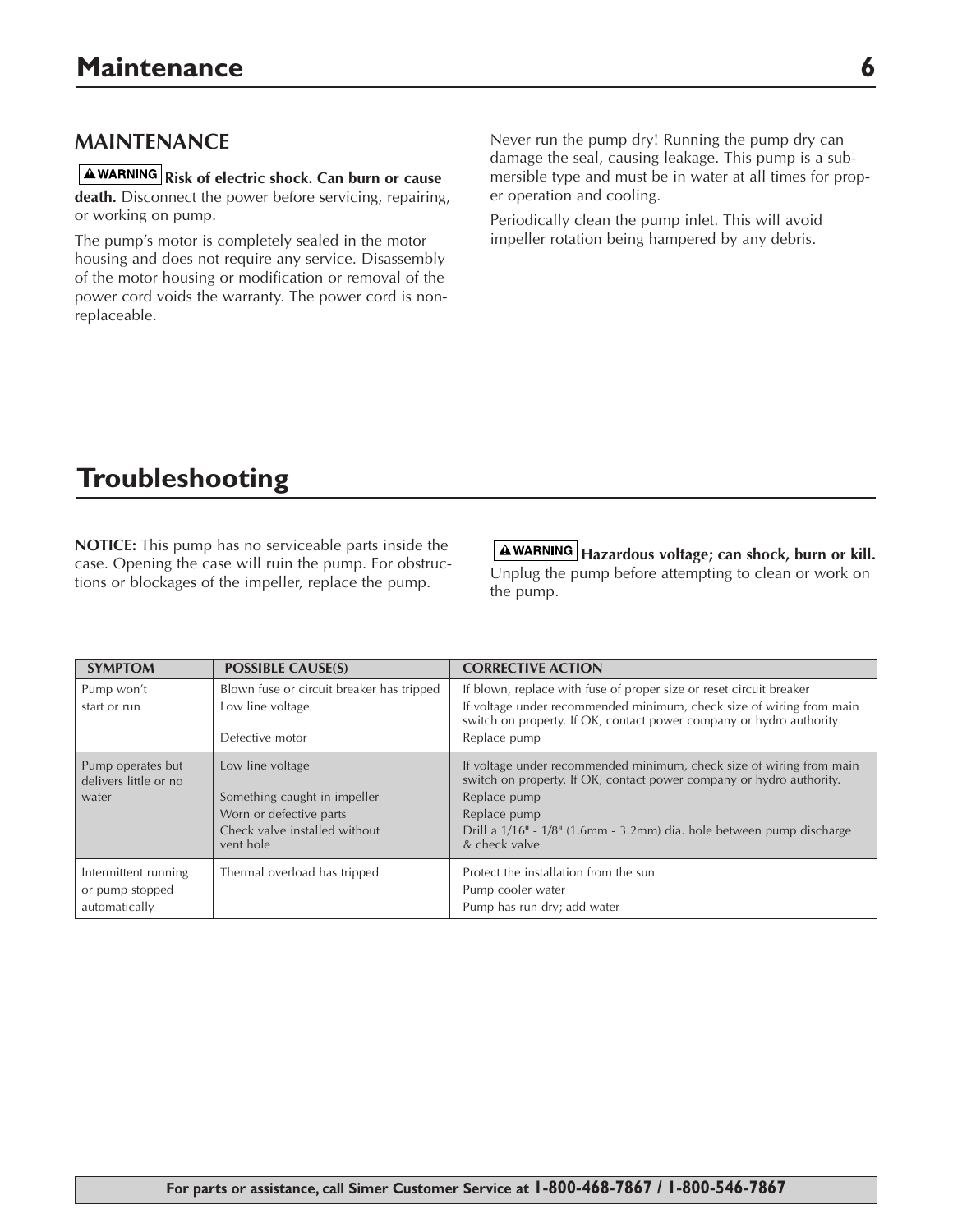## **LIRE TOUTES CES INSTRUCTIONS ET LES SUIVRE!**

**Ce symbole indique qu'il faut être prudent.** Lorsque ce symbole apparaît sur la pompe ou dans cette Notice, rechercher une des mises en garde qui suivent, car elles indiquent un potentiel possible de blessures corporelles :

A DANGER avertit d'un danger qui causera des blessures corporelles, la mort ou des dommages matériels importants si on l'ignore.

**AVERTISSEMENT** avertit d'un danger qui risque de causer des blessures corporelles, la mort ou des dommages matériels importants si on l'ignore.

**ATTENTION** avertit d'un danger qui **causera** ou qui **risquera** de causer des blessures corporelles, la mort ou des dommages matériels importants si on l'ignore.

Le mot **NOTA** indique des instructions spéciales et importantes n'ayant aucun rapport avec les dangers.

# **SÉCURITÉ GÉNÉRALE**

**Lire attentivement toutes les consignes de sécurité contenues dans cette Notice ou collées sur la pompe.** Garder les autocollants de sécurité en bon état; les remplacer s'ils manquent ou s'ils ont été endommagés. Pour éviter de graves blessures et/ou des dommages matériels, lire attentivement toutes ces consignes et instructions de sécurité et les observer.

- 1. Cette pompe est conçue pour pomper de l'eau froide, propre et fraîche. Ne pomper que de l'eau avec cette pompe.
- 2. **Ne jamais** lever la pompe par son cordon électrique. Si on lève ou supporte la pompe par son cordon électrique, le cordon ou les connexions électriques du cordon seront endommagés, ce qui annulera la garantie. Toujours lever la pompe par sa poignée de levage.
- 3. **Il faut se conformer à tous les codes du National Electrical Code, du Code canadien de l'électricité et des codes de la municipalité qui réagissent le câblage.**
- 4. L'installation doit étre comforme à tous les codes de la municipalité régissant les pompes utilité.
- 5. Avant tout, il faut connaître les applications de la pompe, ces limites et les dangers potentiels que présente son utilisation.
- 6. Avant d'intervenir sur la pompe, couper le courant.
- 7. Dissiper toute la pression du circuit d'eau avant d'intervenir sur un des éléments de la pompe.
- 8. Vidanger l'eau du circuit avant d'intervenir sur la pompe.
- 9. Bien immobiliser la canalisation de refoulement avant de faire fonctionner la pompe. Une canalisation de refoulement non immobilisée risque de se déplacer comme un fouet et de causer des blessures corporelles et/ou des dommages matériels.
- 10. Avant chaque utilisation, s'assurer que les tuyaux souples ne comportent pas de points faibles ni de parties usées et que tous les raccords sont bien serrés.
- 11. Périodiquement, inspecter la pompe et tous les éléments de l'ensemble. Toujours garder la crépine débarrassée de débris et de corps étrangers.
- 12. Sécurité personnelle :
	- a. Lorsque l'on intervient sur une pompe, toujours porter des lunettes de sécurité.
	- b. Toujours garder la zone de travail propre, dégagée et bien éclairée – Enlever tous les outils et tout l'équipement inutiles.
	- c. Les visiteurs doivent se tenir à une distance sécuritaire de la zone de travail.
	- d. Poser des cadenas pour s'assurer que les enfants ne pourront pas pénétrer dans l'atelier de travail. Poser aussi un interrupteur général et enlever les clés des démarreurs.
- 13. Cet équipement ne fonctionne que sur le courant 115 volts (monophasé) et est muni d'un cordon d'alimentation approuvé à 3 conducteurs et d'une fiche à 3 broches dont une de mise à la terre.

**Hazardous voltage. Can shock, AVERTISSEMENT burn or cause death.** Avant d'intervenir sur la pompe et pour minimiser les risques de chocs électriques, débrancher la pompe de la prise de courant. Aucune étude n'a été faite pour savoir si cette pompe pouvait être utilisée aux alentours des piscines. Cette pompe est livrée avec un conducteur et une fiche comportant une broche de mise à la terre. Be sure it is connected only to an indvidual branch circuit with a properly grounded grounding-type receptacle.

Au cas où l'installation ne comporterait que des prises de courant à 2 trous, remplacer la prise dans laquelle la fiche sera branchée par une prise de courant à 3 trous adéquatement mise à la terre et posée conformément aux Codes et aux décrets applicables.

- 14. Tout le câblage doit être exécuté par un électricien qualifié.
- 15. S'assurer que la source du courant est conforme aux caractéristiques de l'équipement.
- 16. Ne pas toucher le moteur de la pompe pendant qu'il fonctionne. Les moteurs peuvent fonctionner par les températures élevées.
- 17. Ne pas manipuler la pompe ni le moteur de la pompe lorsqu'on a les mains humides ou lorsqu'on se tient debout sur une surface mouillée, humide ou dans l'eau.
- 18. Ne pas utiliser cette pompe dans une eau contenant des poissons.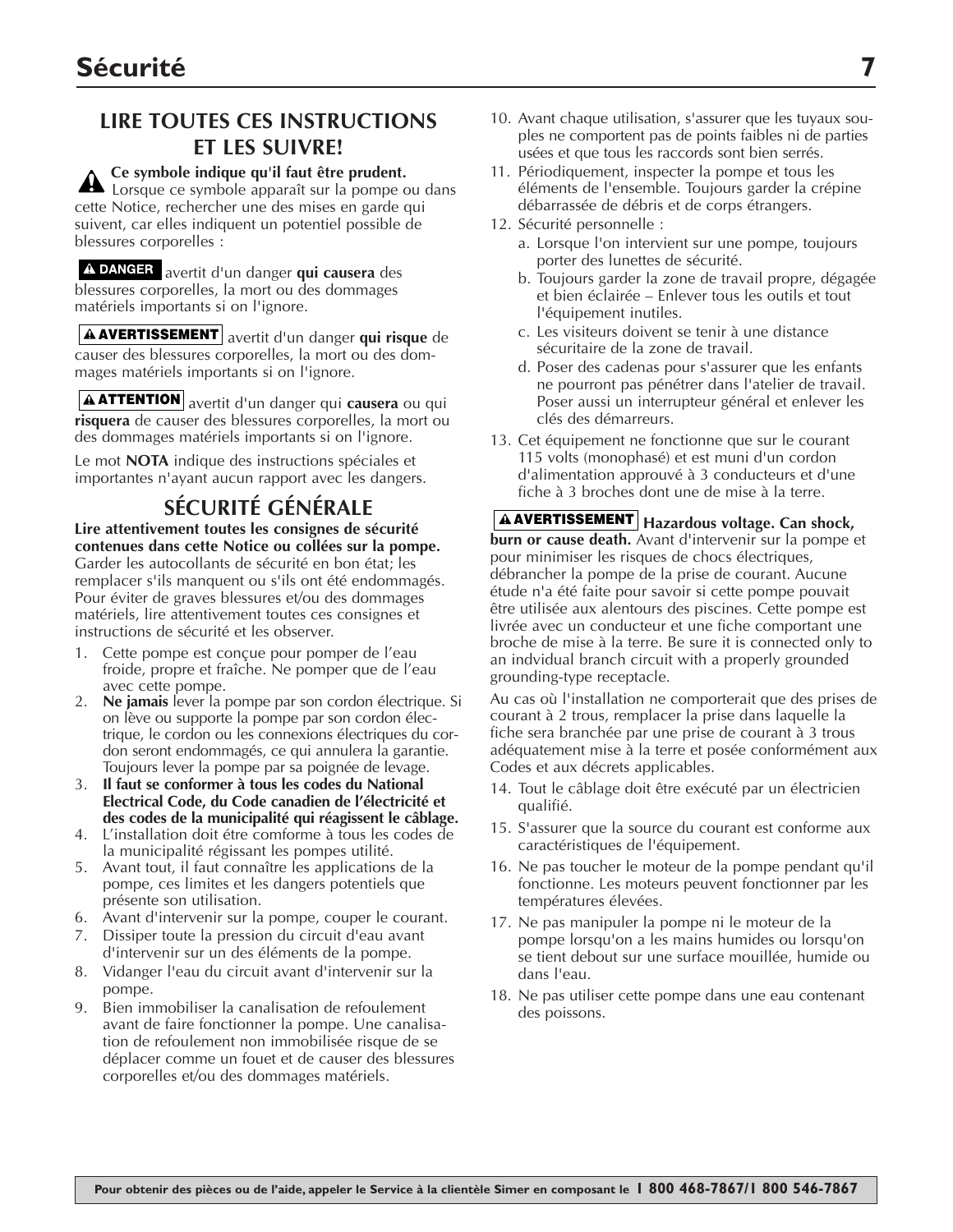#### *Merci d'avoir acheté une pompe de qualité supérieure mise à l'essai à l'usine.*

**Page**

#### **Garantie limitée Simer**

SIMER garantit à l'acheteur-utilisateur initial ("Acheteur") que ses produits sont exempts de tout défaut de fabrication et de matériaux.

Tout produit reconnu défectueux dans les douze (12) mois qui suivent la date d'achat d'origine sera remplacé ou réparé à la discrétion de SIMER, selon les conditions stipulées ci-dessous. La preuve datée de l'achat servira à déterminer si le produit est sous garantie.

#### *Exceptions à la garantie de douze (12) mois*

#### *Garantie de cinq (5) ans :*

Si, dans les cinq (5) ans à compter de la date de son achat par l'Acheteur, un réservoir de système d'eau préchargé s'avère défectueux, SIMER s'engage, à son choix, de le réparer ou de le remplacer, sous réserve des termes et conditions énoncés cidessous.

#### **Conditions générales**

L'Acheteur s'engage à payer tous les frais de main-d'oeuvre et d'expédition nécessaires au remplacement du produit couvert par la garantie. Cette garantie ne couvre pas les cas de force majeure et ne s'applique pas aux produits qui, du seul avis de SIMER, ont fait l'objet de négligence, d'utilisation abusive ou incorrecte, d'accident, de modification ou d'altération; ni aux produits qui n'ont pas été installés, utilisés, entreposés ou entretenus correctement; ni à ceux qui n'ont pas été utilisés ou entretenus normalement, y compris, mais sans s'y limiter, aux produits ayant subi des pannes de fonctionnement causées par la corrosion, la rouille ou tout autre corps étranger qui se serait introduit dans le système ou aux produits ayant

fonctionné à des pressions dépassant la pression maximum recommandée.

Les demandes de service en vertu de la présente garantie seront faites en retournant le produit défectueux au détaillant ou à SIMER dès la découverte du défaut allégué. SIMER prendra alors les mesures correctives aussi rapidement qu'il est raisonnablement possible. Aucune demande de service en vertu de la présente garantie ne sera acceptée si elle est reçue plus de 30 jours après l'expiration de ladite garantie.

La présente garantie énonce la totalité des obligations de SIMER et le seul recours possible de l'Acheteur dans le cas de produits défectueux. SIMER NE PEUT ÊTRE TENUE RESPONSABLE D'AUCUN DOMMAGE INDIRECT,

ACCIDENTEL OU FORTUIT QUEL QU'IL SOIT.

LES PRÉSENTES GARANTIES SONT EXCLUSIVES ET TIENNENT LIEU DE TOUTE AUTRE GARANTIE EXPRESSE. LES GARANTIES IMPLICITES, Y COMPRIS, MAIS SANS S'Y LIMITER, LES GARANTIES IMPLICITES AYANT TRAIT À LA COMMERCIABILITÉ ET À L'ADAPTATION À UN USAGE PARTICULIER, NE DÉPASSERONT PAS LA DURÉE DES GARANTIES EXPRESSE APPLICABLES STIPULÉES DANS LES PRÉSENTES.

Certaines provinces n'autorisent pas d'exclure ou de limiter des dommages fortuits ou indirects ou de limiter la durée d'une garantie implicite; il se peut donc que les limitations ou exclusions ci-dessus ne s'appliquent pas à votre cas. La présente garantie vous donne des droits juridiques spécifiques et vous pouvez en avoir d'autres qui varient d'une province à l'autre.

**SIMER • 293 Wright St. • Delavan, WI 53115 Tél. 1 800 468-7867/1 800 546-7867 • Téléc. 1 800 390-5351**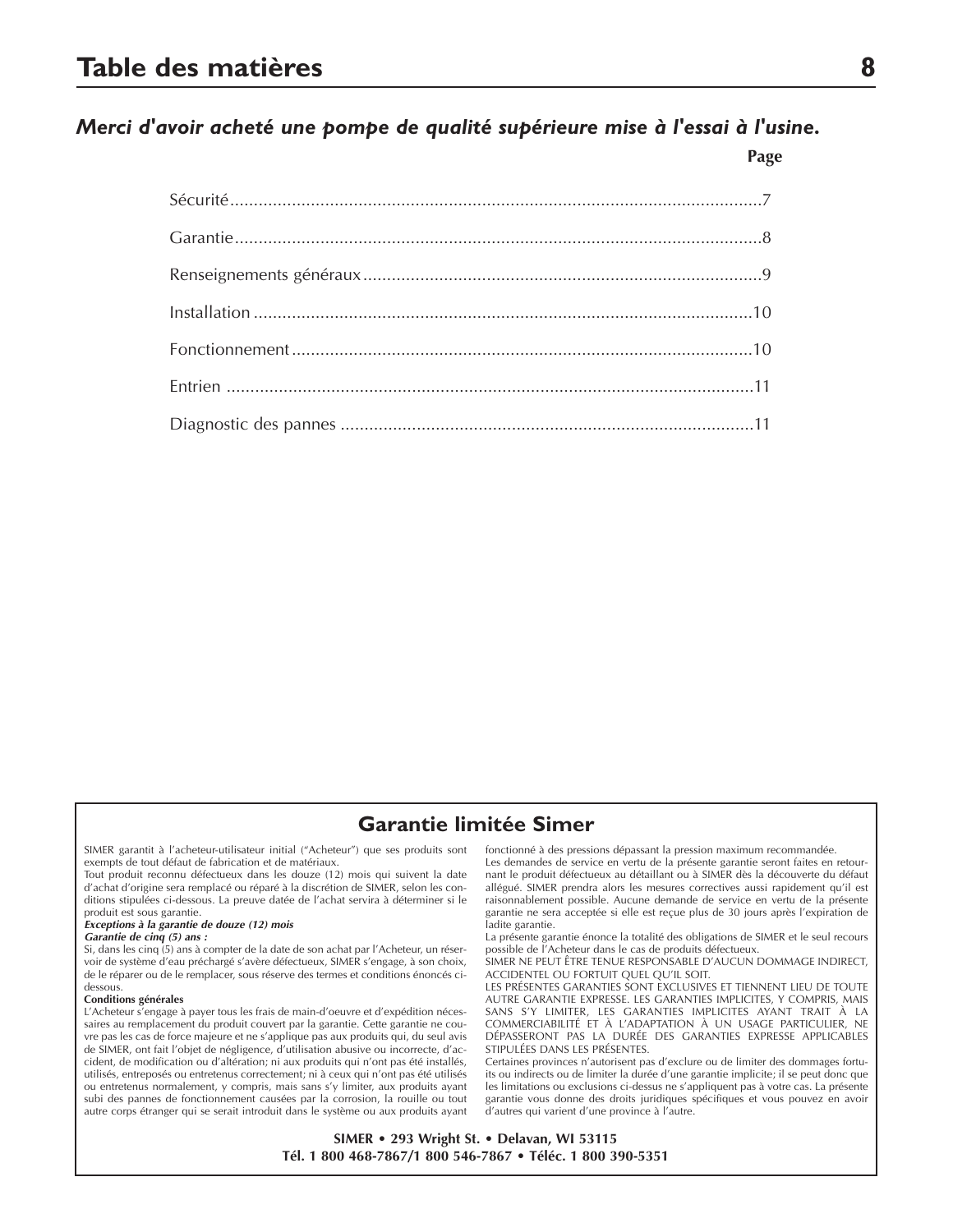### **DESCRIPTION**

Ces pompes submersibles sont conçues pour pomper l'eau des chutes d'eau ou des fontaines ou en tant que pompes à usage général. Elles sont équipées d'un cordon électrique muni d'une fiche à 3 broches, dont une de mise à la terre. Cette électropompe est munie d'une protection thermique contre les surcharges à réarmement automatique.

# **SPÉCIFICATIONS**

| Températures du liquidede 32 °F à 77 °F |                                   |
|-----------------------------------------|-----------------------------------|
|                                         | (de 0 $\degree$ à 25 $\degree$ C) |

Circuit de dérivation individuel

requis (minimum) ..........................................15 ampères

**NOTA :** Cette pompe n'est pas conçue pour pomper de l'eau salée ni de la saumure! La garantie sera annulée si cette pompe est utilisée pour pomper de l'eau salée ou de la saumure.

**NOTA :** Ne pas utiliser cette pompe dans une eau contenant des poissons.

Ne pomper que de l'eau avec cette pompe.

### **RACCORDS DE REFOULEMENT**

| $Nos$ de modèle<br>de la pompe | <b>Adaptateurs inclus</b>                                                                                                           |
|--------------------------------|-------------------------------------------------------------------------------------------------------------------------------------|
| 2325                           | 1 1/4 po FEMELLE x 1 po FEMELLE                                                                                                     |
|                                | Tuyau d'arrosage de 1 po MÂLE x 3/4 de po MÂLE                                                                                      |
| 2360                           | 1 1/4 po FEMELLE x 1 po FEMELLE                                                                                                     |
|                                | Tuyau d'arrosage de 1 po MÂLE x 3/4 de po MÂLE                                                                                      |
| 2385                           | 1 1/4 po FEMELLE x 1 po FEMELLE<br>Tuyau d'arrosage de 1 po MÂLE x 3/4 de po MÂLE<br>1 1/4 po FEMELLE x 1 1/4 po et cannelé de 1 po |

#### **RENDEMENT**

|                |     |                  | Gal/H (L/H) Débités à la hauteur totale en pieds (m) |                            |                              |                    |                              | Aucun débit                             |
|----------------|-----|------------------|------------------------------------------------------|----------------------------|------------------------------|--------------------|------------------------------|-----------------------------------------|
| <b>Modèles</b> | ch  | 1 pi<br>(0,3, m) | $5$ pi<br>(1,5; m)                                   | $10$ pi<br>$(3 \text{ m})$ | $15$ pi<br>$(4.6 \;{\rm m})$ | $20$ pi<br>(6,1 m) | $25$ pi<br>$(7.6 \;{\rm m})$ | aux hauteurs<br>indiquées<br>ci-dessous |
| 2325           | 1/4 | 1,200(4,542)     | 1,000 (3,785)                                        | 675(2,555)                 | 400 (1,514)                  |                    |                              | $20'$ (6.1 M)                           |
| 2360           | 1/3 | 2,300(8,706)     | 1,975 (7,476)                                        | 1,425 (5,394)              | 850 (3.218)                  | 300 (1,136)        |                              | 22' (6.7 M)                             |
| 2385           | 1/2 |                  | $3,000$ (11,356) $\mid$ 2,500 (9,464) $\mid$         | 1,900 (7,192)              | 1,320 (4,997)                | 750 (2,839)        |                              | $25'$ (7.6 M)                           |

# **CARACTÉRISTIQUES ÉLECTRIQUES**

|                |        | <b>Ampères</b>      |                |                   |
|----------------|--------|---------------------|----------------|-------------------|
|                |        | Puissance du moteur | <b>Circuit</b> |                   |
|                | du     | à pleine            | min. requis    | Pompe             |
| <b>Modèles</b> | moteur | charge              | (ampères)      | jusqu'à           |
| 2325           | 1/4    | 1,5                 | 15             | 7/16 de po (11mm) |
| 2360           | 1/3    | 2,6                 | 15             | 7/16 de po (11mm) |
| 2385           | 1/2    | 3,0                 | 15             | 7/16 de po (11mm) |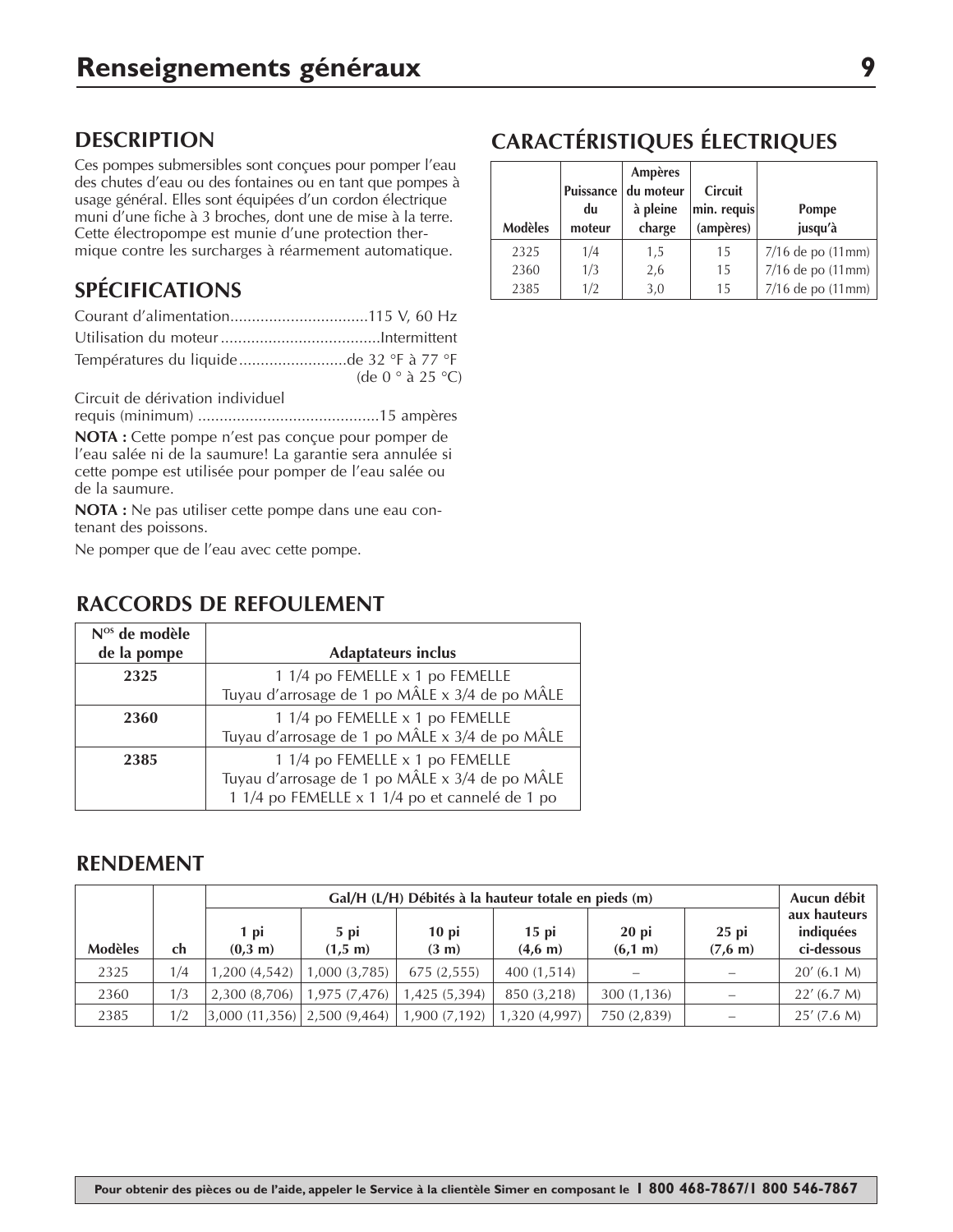1. Installer la pompe sur une surface dure et plane. S'assurer que la pompe ne peut pas aspirer de roches, de boue, de débris, etc. Au besoin, poser une cale sous la pompe pour la lever légèrement. Se reporter à la Figure 1.



#### *Figure 1: Installation type.*

- 2. **Protéger le cordon électrique contre les dommages.** Tous les cordons électriques exposés doivent être périodiquement inspectés à la recherche de dommages ou de détérioration. **NE PAS** faire fonctionner la pompe si son cordon électrique est endommagé.
- 3. Choisir un adaptateur et le poser comme il est indiqué à la Figure 2.



\*Adaptateur cannelé seulement livrable avec le modèle numéro 2385.

#### *Figure 2 : Raccordements de l'adaptateur.*

### **FONCTIONNEMENT**

**AVERTISSEMENT** Tension dangereuse. Risque de **secousses électriques, de brûlures, voire de mort.** Risque de secousses électriques. Ne pas manipuler une pompe ni un moteur de pompe si on a les mains humides ou si on se tient sur une surface mouillée ou humide ou dans l'eau.

- 1. Le joint de l'arbre est lubrifié par l'eau. Ne pas faire fonctionner la pompe si elle n'est pas dans l'eau. Le joint sera endommagé si la pompe fonctionne à sec.
- 2. **Le moteur est équipé d'un dispositif de protection thermique contre les surcharges à réarmement automatique.** Si la température du moteur s'élève considérablement, le disjoncteur coupera tout le courant avant que le moteur soit endommagé. Dès que le moteur aura suffisamment refroidi, le disjoncteur se réenclenchera automatiquement et le moteur redémarrera. Si le protecteur se déclenche de façon répétitive, sortir la pompe de l'eau et vérifier la cause de l'incident. Une tension trop basse, des cordons prolongateurs trop longs, un impulseur bouché, des hauteurs de refoulement trop faibles, etc., causeront le cyclage.
- 3. La pompe n'enlève pas toute l'eau. Si la pompe fonctionne et que le tuyau de refoulement cesse soudainement de débiter de l'eau, arrêter immédiatement la pompe. Le niveau de l'eau est probablement trop bas et la pompe est désamorcée.

**NOTA :** Pour un fonctionnement en continu, l'eau doit circuler en permanence dans la pompe pour empêcher que le moteur surchauffe. La pompe est refroidie par l'eau qui traverse son corps.

- 4. Cette pompe est conçue pour ne pomper que de l'eau froide. Le pompage de liquides chauds risque de faire surchauffer le moteur et de causer le déclenchement du dispositif de protection contre les surcharges.
- 5. La pompe peut fonctionner même si l'eau ne recouvre pas complètement le carter du moteur; toutefois, l'aspiration de la pompe doit être complètement immergée, sinon il y aura rupture d'aspiration, l'eau ne sera pas aspirée et le joint de l'arbre du moteur risquera d'être endommagé.
- 6. Toujours garder l'aspiration de la pompe propre. Si la surface sur laquelle la pompe repose est sale, lever légèrement la pompe de cette surface de façon à réduire la quantité de débris qu'elle risque d'aspirer.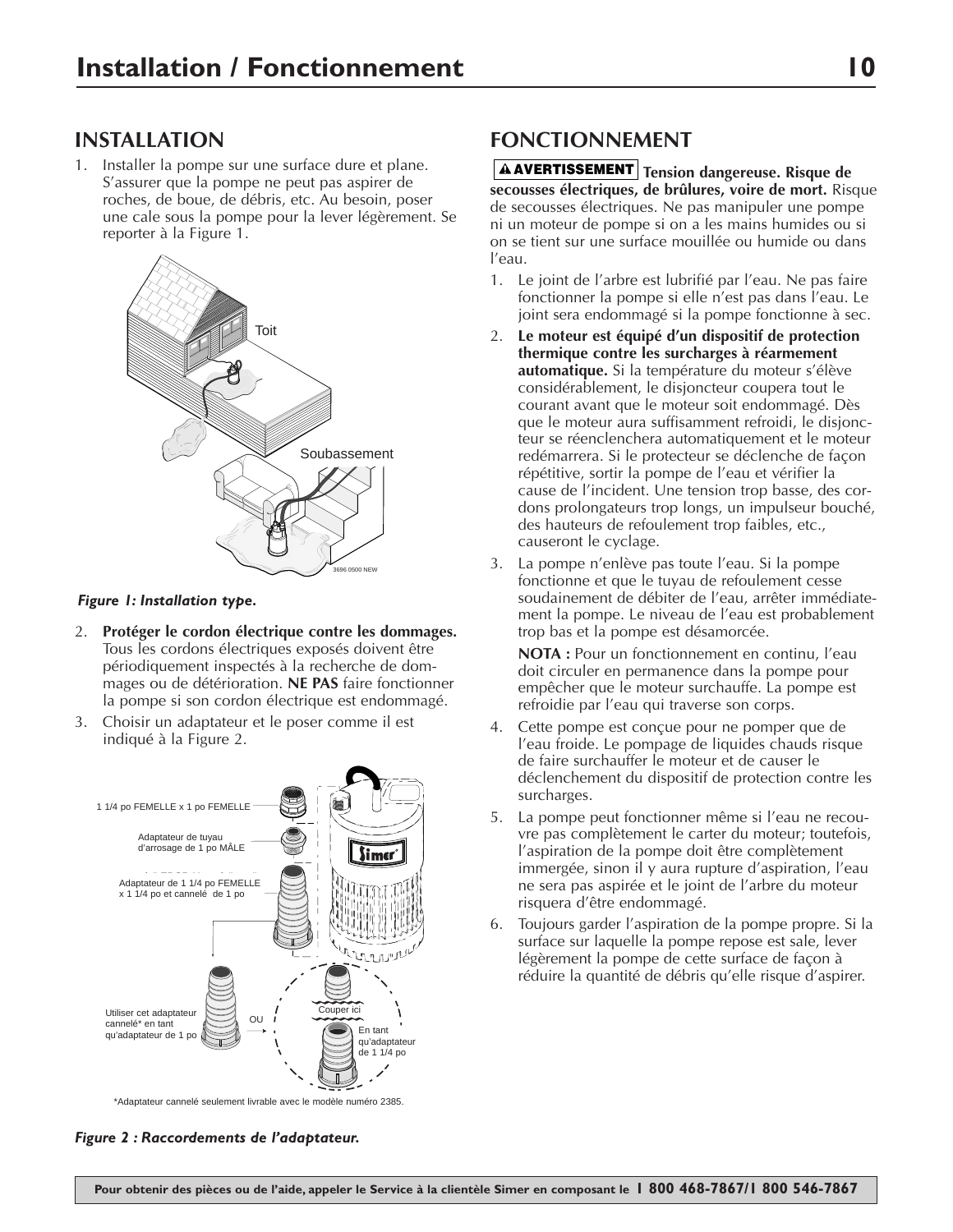#### **Tension dangereuse. Risque de AVERTISSEMENTsecousses électriques, de brûlures, voire de mort.**

Toujours couper le courant avant d'intervenir sur une pompe ou de la réparer.

Le moteur de la pompe est complètement étanche et il ne nécessite aucun entretien. Le démontage du corps de la pompe, la modification ou la dépose du cordon électrique annulera la garantie. Le cordon électrique n'est pas remplaçable.

Ne jamais faire fonctionner la pompe à sec! Faire fonctionner la pompe à sec endommagera le joint, ce qui causera des fuites. Cette pompe est du type submersible et elle doit toujours être plongée dans l'eau pour bien fonctionner et bien refroidir.

Périodiquement, nettoyer la crépine d'aspiration. S'assurer qu' aucun débris ne qêne la rotation de l'impulseur.

# **Diagnostic des pannes**

**NOTA :** Aucune pièce n'est réparable à l'intérieur du corps de la pompe. La pompe sera détruite si son corps est ouvert. Pour la obstruction de l'impulseur, remplacer la pompe.

**Tension dangereuse; risque de AVERTISSEMENT secousses électriques, de brûlures, voire de mort.** Toujours débrancher la pompe avant d'essayer de la nettoyer ou d'intervenir sur la pompe.

| <b>SYMPTÔMES</b>                                                    | <b>CAUSES POSSIBLES</b>                                                         | <b>REMÈDES</b>                                                                                                                                                                                               |
|---------------------------------------------------------------------|---------------------------------------------------------------------------------|--------------------------------------------------------------------------------------------------------------------------------------------------------------------------------------------------------------|
| La pompe ne démarre<br>pas ou ne fonctionne                         | Le fusible est sauté ou<br>le disjoncter est déclenché                          | Le remplacer par un fusible de bon calibre ou réenclencher le disjoncter                                                                                                                                     |
| pas                                                                 | La tension de ligne est trop basse                                              | Si la tension est inférieure à celle recommandée, vérifier le calibre du c<br>câblage du sectionneur principal de la propriété. Si le calibre du câblage<br>est bon, s'adresser à la Compagnie d'électricité |
|                                                                     | Le moteur est défectueux                                                        | Remplacer la pompe                                                                                                                                                                                           |
| La pompe fonctionne<br>mais ne débite que<br>peu d'eau ou pas d'eau | La tension de ligne est trop basse                                              | Si la tension est inférieure à celle recommandée, vérifier le calibre du<br>câblage du sectionneur principal de la propriété. Si le calibre du câblage<br>est bon, s'adresser à la Compagnie d'électricité   |
|                                                                     | Des débris sont coincés dans l'impulseur                                        | Remplacer la pompe                                                                                                                                                                                           |
|                                                                     | Des pièces de l'impulseur sont<br>usées ou défecteuses                          | Remplacer la pompe                                                                                                                                                                                           |
|                                                                     | Un clapet de non retour a été posé mais<br>un trou d'aération n'a pas été prévu | Percer un trou de 1/16 à 1/8 de pouce (1,6 à 3,2 mm) de diamètre entre le<br>tuyau de refoulement de la pompe et le clapet de non retour                                                                     |
| Fonctionnement                                                      | Le dispositif de protection contre les                                          | Protéger l'installation contre les rayons du soleil                                                                                                                                                          |
| intermittent de la                                                  | surcharges thermiques est déclenché                                             | Pomper de l'eau plus froide                                                                                                                                                                                  |
| pompe ou bien la                                                    |                                                                                 | La pompe a fonctionné à sec; ajouter de l'eau                                                                                                                                                                |
| pompe s'arrête<br>automatiquement                                   |                                                                                 |                                                                                                                                                                                                              |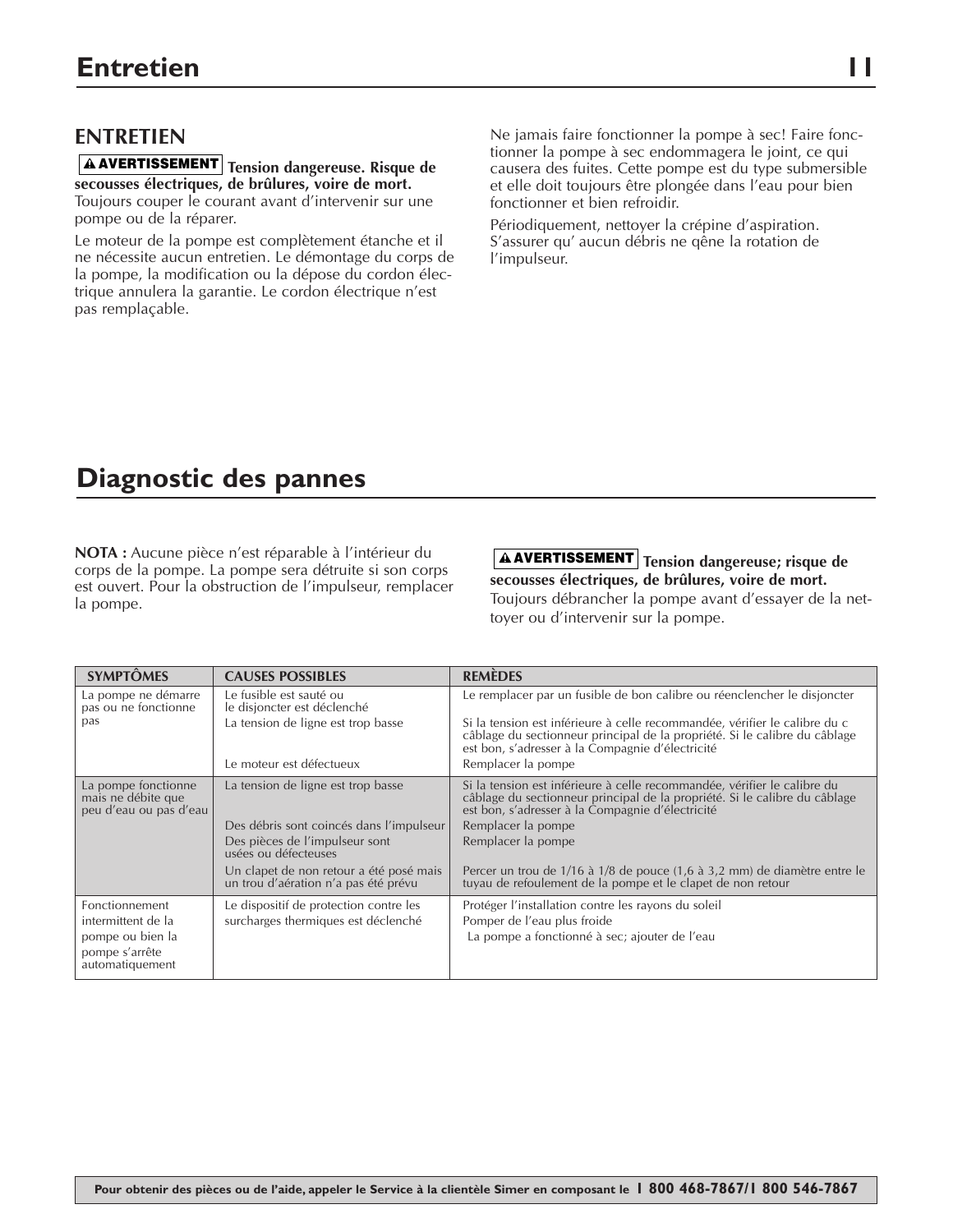### **LEA Y SIGA LAS INSTRUCCIONES DE SEGURIDAD!**

**Este es el símbolo de alerta de seguridad.** Cuando usted vea este símbolo en su bomba o en este manual, busque alguna de las siguientes palabras de advertencia y esté alerta a la posibilidad de una herida personal:

**PELIGRO** advierte acerca de los peligros que **ocasionarán** lesiones personales serias, la muerte o un daño severo a la propiedad si se ignoran dichos peligros.

**ADVERTENCIA** advierte acerca de los peligros que **pueden** ocasionar lesiones personales serias, la muerte o un daño severo a la propiedad si se ignoran dichos peligros.

**PRECAUCIÓN** advierte acerca de los peligros que **ocasionarán** o **podrán** ocasionar lesiones personales menores o daños a la propiedad si se ignoran dichos peligros.

La etiqueta **AVISO** indica instrucciones especiales que son importantes pero no relacionados a los peligros.

#### **SEGURIDAD GENERAL**

#### **Es importante que lea y observe todas las instrucciones de seguridad que aparecen en este manual y en la bomba.**

Mantenga las etiquetas de seguridad en buen estado. Cambie toda etiqueta dañada y vuelva a colocar aquellas que estén ausentes.

Con el fin de evitar daños serios y/o daños a la propiedad, lea y siga estas reglas e instrucciones cuidadosamente:

- 1. La bomba ha sido diseñada para ser usada con agua limpia, fresca y fría. Bombear solamente agua con esta bomba.
- 2. **No** levante la bomba por medio del cordón de corriente en ningún momento. Si trata de levantar o sostener la bomba por medio del cordón de corriente, podrá dañar el cordón y sus conexiones y anulará la garantía. Siempre levante la bomba por medio del mango.
- 3. **Cumpla con el Código Eléctrico Nacional, el Código Eléctrico del Canadá, y los códigos locales en lo que respecta al cableado.**
- 4. La instalación debe ser conforme a todos los códigos locales asociados con bombas de uso general.
- 5. Infórmese sobre la aplicación, limitaciones y posibles riesgos de la bomba.
- 6. Desconecte la energía eléctrica antes de efectuar reparaciones.
- 7. Alivie toda la presión dentro del sistema antes de reparar cualquier componente.
- 8. Drene toda el agua del sistema antes de efectuar reparaciones.
- 9. Asegure bien la tubería de descarga antes de poner en marcha la bomba. Una tubería de descarga que no esté bien segura puede moverse y causar lesiones personales y/o daños materiales.
- 10. Antes de cada uso, verifique si las mangueras están débiles o gastadas, asegurándose de que todas las conexiones estén firmes.
- 11. Inspeccione periódicamente el sumidero, la bomba y los componentes del sistema. Mantenga la malla libre de escombros y objetos foráneos. Realice el mantenimiento de rutina como sea necesario.
- 12. Seguridad Personal:
	- a. Use lentes protectores en todo momento cuando trabaje en la bomba.
	- b. Mantenga el lugar de trabajo limpio, despejado y debidamente iluminado - guarde todas herramientas y el equipo que no se use.
	- c. Mantenga a los visitantes a una distancia segura del lugar de trabajo.
	- d. Asegúrese de que su taller sea a prueba de niños con candados, interruptores maestros y sacando las llaves del arrancador.
- 13. Esta bomba solamente se puede usar con corriente de 115 voltios (monofásica) y está equipado con un cordón aprobado de 3 conductores y 3 clavijas, del tipo de puesta a tierra.
	- **Hazardous voltage. Can shock, ADVERTENCIA burn or cause death.** Para reducir el riegso de choque eléctrico, desenchufe la bomba antes de repararla. No se ha comprobado aún si esta bomba pueda ser usada en albercas. La bomba es suministrada con un conductor de puesta a tierra y un enchufe del tipo de puesta a tierra. Be sure it is connected only to an individual branch circuit with a properly grounded grounding-type receptacles.

Si el tomacorriente mural es del tipo para 2 clavijas, éste debe ser reemplazado por un tomacorriente de 3 clavijas e instalado de acuerdo con los códigos y reglamentos que correspondan.

- 14. Asegúrese de que la fuente de alimentación cumple con los requisitos de su equipo.
- 15. Proteja el cordón eléctrico contra objetos afilados, superficies calientes, aceite y productos químicos. Evite que se enrede. Reemplace o repare inmediatamente un cordón que esté dañado o gastado.
- 16. No toque un motor cuando esté funcionando. Los motores pueden funcionar a temperaturas altas.
- 17. No manipule la bomba o el motor de la bomba con las manos mojadas o cuando esté parado en suelo húmedo o mojado o en el agua.
- 18. No la use en agua con peces u otros seres vivos.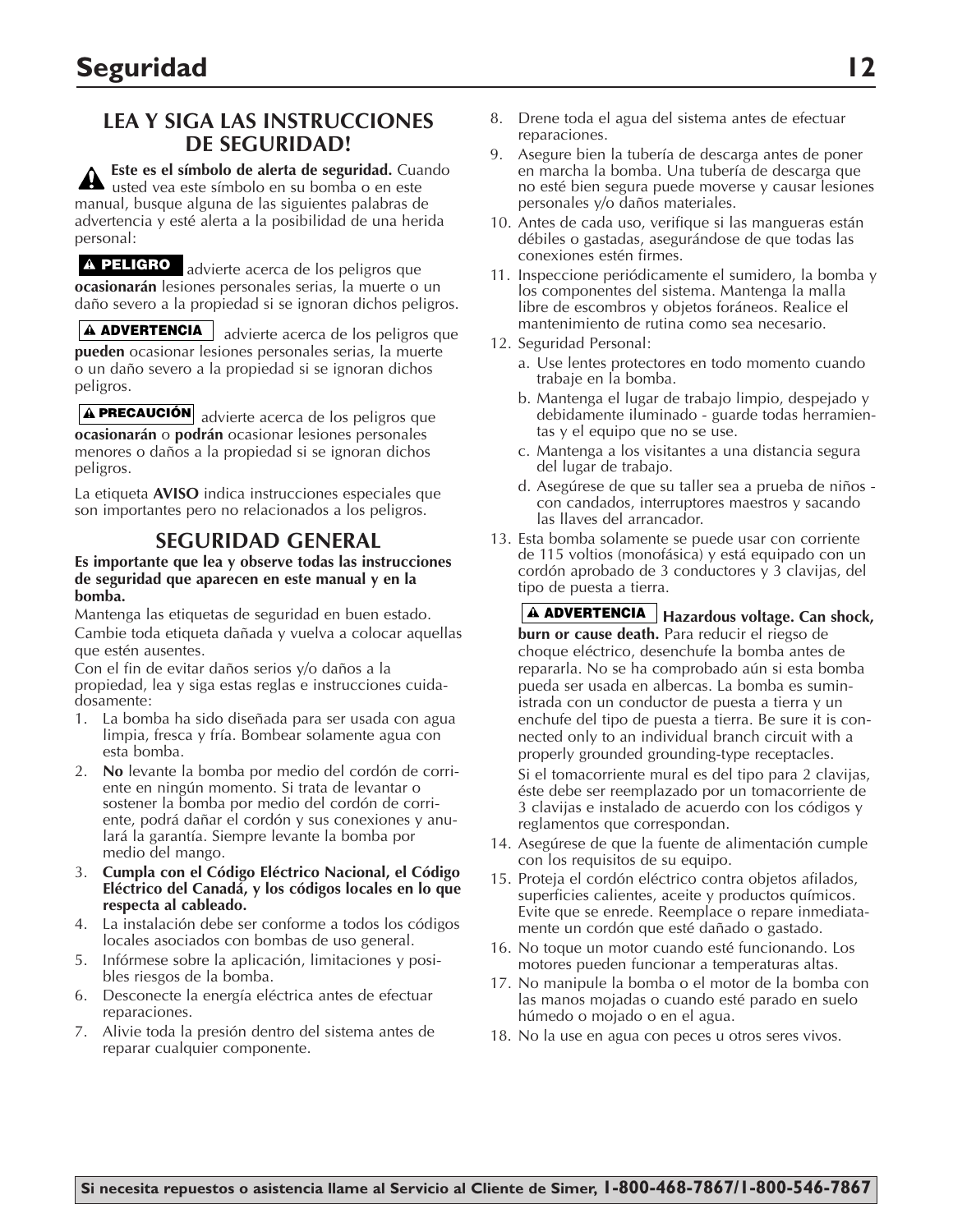*Gracias por adquirir una bomba de calidad superior que ya ha sido probada en la fábrica.*

**Página**

#### **Garantía limitada de Simer**

SIMER garantiza al comprador consumidor original ("Comprador") de sus productos que se encuentran libres de defectos en material o mano de obra.

Si dentro de los doce (12) meses a partir de la fecha de la compra original por el consumidor, ese producto resulta defectuoso, éste será reparado o reemplazado a opción de SIMER, sujeto a los términos y condiciones mencionados a continuación. Su recibo de compra se usará para determinar la elegibilidad de la garantía.

#### **Excepciones a la Garantía de doce (12) meses**

**Garantía de cinco (5) años;**

Si dentro de los cinco (5) años desde la compra original por el consumidor de cualquier tanque para un sistema hidráulico de pre-carga, éste resulta defectuoso, será reparado o reemplazado a opción de SIMER, sujeto a los términos y condiciones indicados a continuación.

#### **Términos y Condiciones Generales**

El comprador deberá pagar por toda la mano de obra y cargos de envío necesarios para reemplazar el producto cubierto por esta garantía. Esta garantía no corresponde en caso de actos fortuitos ni corresponde a productos que, a solo juicio de SIMER, hayan sido objeto de negligencia, abuso, accidente, mala aplicación, alteraciones forzosas o de otro tipo; ni debido a instalación, operación, mantenimiento o almacenamiento indebidos; ni debido a toda operación, uso o servicio que no sea normal, incluyendo, pero sin limitarse a, fallas de operación ocasionadas por corrosión, herrumbre u otros materiales foráneos en el sistema, o por la operación a presiones en exceso a los máximos que se recomiendan.

Las solicitudes de servicio bajo esta garantía se deberán realizar por medio de la devolución del producto defectuoso a la tienda minorista o a SIMER a la brevedad posible después de haber descubierto el supuesto defecto. SIMER entonces tomará una acción correctiva tan pronto como sea razonablemente posible. No se aceptarán solicitudes de servicio bajo esta garantía si se reciben después de más de 30 días de terminado el período de la garantía.

Esta garantía establece la única obligación de SIMER y el recurso exclusivo del

comprador en relación a productos defectuosos. SIMER NO SE HARÁ RESPONSABLE DE NINGÚN DAÑO CONSECUENTE, INCI-DENTAL O CONTINGENTE.

LAS GARANTÍAS QUE ANTECEDEN SON EXCLUSIVAS Y EN LUGAR DE TODA OTRA GARANTÍA EXPLÍCITA O IMPLÍCITA, INCLUYENDO PERO SIN LIMITARSE A LAS GARANTÍAS IMPLÍCITAS DE COMERCIABILIDAD E IDONEIDAD PARA UN FIN ESPECÍFICO, Y NO SE EXTENDERÁN MÁS ALLÁ DE LA DURACIÓN DE LAS GARANTÍAS EXPLÍCITAS CORRESPONDIENTES SUMINISTRADAS EN LA PRESENTE.

Algunos estados no permiten la exclusión o limitación de daños incidentales o consecuentes o de limitaciones de tiempo sobre garantías implícitas, de modo que es posible que las limitaciones o exclusiones que preceden no correspondan en su caso. Esta garantía le otorga derechos legales específicos y es posible que Ud. también tenga otros derechos que pueden variar de un estado al otro.

**SIMER. • 293 Wright St. • Delavan, WI, E.U.A. 53115 Teléfono: 1-800-468-7867/1-800-546-7867 • Fax: 1-800-390-5351**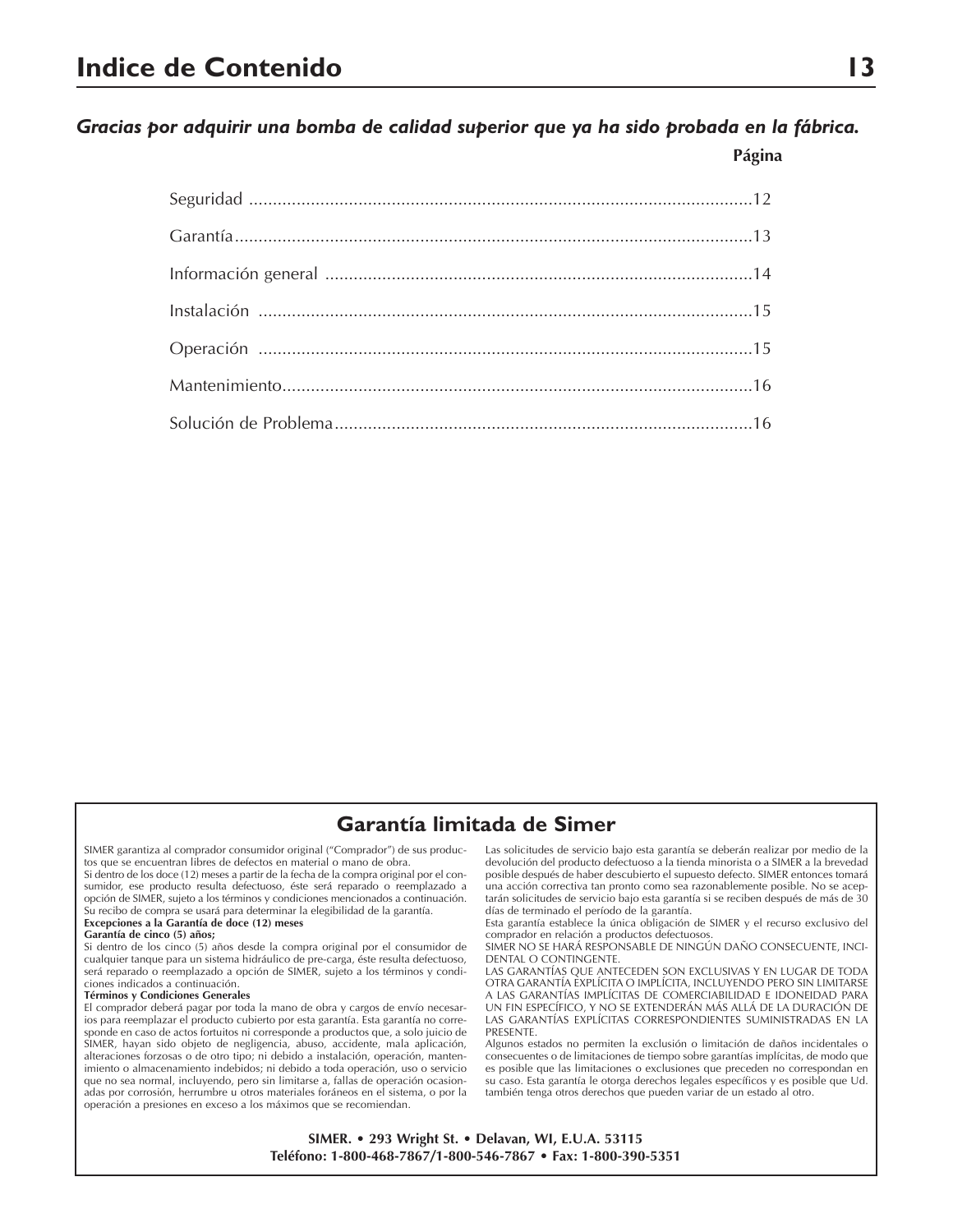## **DESCRIPCIÓN**

Estas bombas sumergibles están diseñadas para ser usadas en aplicaciones de cascadas o fuentes o como bombas para uso general. Las unidades vienen equipadas con un cordón eléctrico de 3 clavijas con conexión a tierra. Los cojinetes de bolas en el eje del motor nunca necesitan lubricación. Protección térmica automática de reposición.

## **ESPECIFICACIONES**

Suministro de corriente requerido ................115V, 60 Hz Servicio del motor..........................................Intermittent Gama de temp. del líquido ......32° F a 77° F (0° - 25° C) Requiere un ramal individual (mínimos).......15 amperios

**AVISO:** No ha sido diseñada para aplicaciones con agua salada o salmuera. El uso con agua salada o salmuera

anulará la garantía. **AVISO:** No la use en agua con peces u otros seres vivos. Bombee solamente agua con esta bomba.

## **ACCESORIOS DE DESCARGA**

| <b>Bomba</b><br>Modelo No. | <b>Adaptadores incluidos</b>                                                                                                                                   |
|----------------------------|----------------------------------------------------------------------------------------------------------------------------------------------------------------|
| 2325                       | BSP hembra de 1-1/4" x NPT hembra de 1"                                                                                                                        |
|                            | Manguera de jardín de NPT macho de 1" x macho de 3/4"                                                                                                          |
| 2360                       | BSP hembra de 1-1/4" x NPT hembra de 1"<br>Manguera de jardín de NPT macho de 1" x macho de 3/4"                                                               |
| 2385                       | BSP hembra de 1-1/4" x NPT hembra de 1"<br>Manguera de jardín de NPT macho de 1" x macho de 3/4"<br>BSP hembra de 1-1/4" x 1-1/4" y boquilla de manguera de 1" |

#### **RENDIMIENTO**

|               |              | GPH (LPH) a altura total en pies (M) |                                                |                                |                           |                |                          | No hav                               |
|---------------|--------------|--------------------------------------|------------------------------------------------|--------------------------------|---------------------------|----------------|--------------------------|--------------------------------------|
| <b>Modelo</b> | $\mathbf{C}$ | (0,3, m)                             | (1,5; m)                                       | 10<br>$(3 \text{ m})$          | 15<br>$(4,6 \; \text{m})$ | 20<br>(6,1, m) | 25<br>$(7, 6 \text{ m})$ | flujo a las<br>siguientes<br>alturas |
| 2325          | 1/4          | 1,200(4,542)                         | 1,000(3,785)                                   | 675 (2,555)                    | 400 (1,514)               |                |                          | 20' (6.1 m)                          |
| 2360          | 1/3          |                                      | $2,300(8,706)$   1,975 (7,476)   1,425 (5,394) |                                | 850 (3,218)               | 300 (1,136)    |                          | 22' (6.7 m)                          |
| 2385          | 1/2          |                                      | (3,000(11,356)   2,500(9,464)                  | $1,900(7,192)$   1,320 (4,997) |                           | 750 (2,839)    |                          | 25' (7.6 m)                          |

# **ESPECIFICACIONES ELÉCTRICAS**

|               | Motor -                 | Carga<br>total<br>del motor requerido | <b>Mínimo</b><br>circuito | Evacuación      |
|---------------|-------------------------|---------------------------------------|---------------------------|-----------------|
| <b>Modelo</b> | $\mathbf{C} \mathbf{V}$ | - amps                                | (amps)                    | hasta           |
| 2325          | 1/4                     | 1,5                                   | 15                        | $7/16''$ (11mm) |
| 2360          | 1/3                     | 2,6                                   | 15                        | $7/16''$ (11mm) |
| 2385          | 1/2                     | 3,0                                   | 15                        | $7/16''$ (11mm) |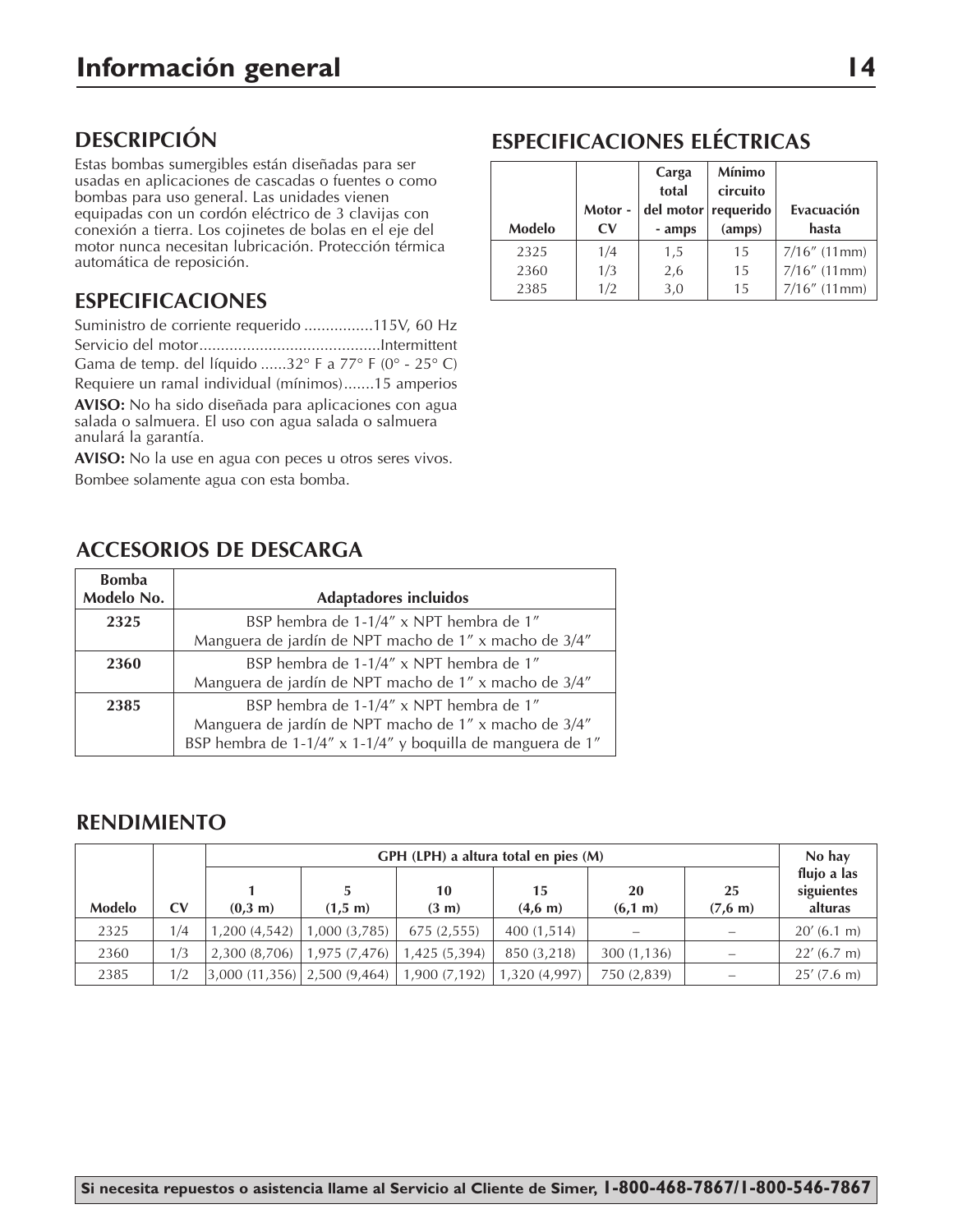### **INSTALACIÓN**

1. Instale la bomba sobre una superficie dura y nivelada. Asegúrese de que la bomba no pueda recoger piedras, lodo y escombros, etc. Si es necesario, coloque un bloque debajo de la bomba para elevarla un poco. Consulte la Figura 1.



*Figure 1: Instalación típica.*

- 2. **Proteja el cordón de corriente para no dañarlo.** Los cordones que no estén cubiertos deberán ser inspeccionados periódicamente para asegurarse de que no estén dañados ni que se hayan deteriorado. **NO** opere la bomba si el cordón está dañado.
- 3. Seleccione un adaptador e instálelo según se indica en la Figura 2.



\* El adaptador nervado está disponible solamente con el Modelo Número 2385.

#### *Figura 2: Conexiones del adaptador.*

### **OPERACIÓN**

### **Tensión peligrosa. Puede causar ADVERTENCIA**

**choque, quemaduras o muerte.** No manipulee una bomba o el motor de una bomba con manos mojadas o cuando esté parado sobre una superficie mojada o húmeda, o en agua.

- 1. El sello del eje depende del agua para su lubricación. No opere la bomba a menos que se encuentre en agua, ya que el sello se perjudicará si marcha en seco.
- 2. El motor viene equipado con un protector térmico de reposición automática. Si la temperatura en el motor se eleva indebidamente, el conmutador cortará la corriente antes de que el motor se pueda perjudicar. Cuando el motor se haya enfriado lo suficiente, el conmutador se reposicionará automáticamente y volverá a arrancar el motor. Si el protector se dispara repetidamente, saque la bomba y verifique cuál es la causa del problema. Una tensión baja, cordones largos de extensión, un impulsor tapado, muy poca altura o elevación, etc. puede hacer ocasionar estos ciclos.
- 3. La bomba no extrae toda el agua. Si la bomba está operando y de repente no sale agua de la manguera de descarga, apague la unidad inmediatamente. El nivel del agua está probablemente muy bajo y la unidad no está cebando.

**AVISO:** Para una operación continua, el agua debe correr a través de la bomba para evitar que el motor se recaliente. La bomba se enfría con el flujo de agua a través de la caja.

- 4. Esta bomba ha sido diseñada para bombear agua fría solamente. El bombeo de líquidos calientes puede recalentar el motor y hacer que se dispare el dispositivo de sobrecarga térmica.
- 5. La bomba puede marchar cuando el agua no cubra completamente la caja del motor, pero la admisión debe estar completamente sumergida o se interrumpirá la aspiración, no se bombeará agua y es posible que se dañe el sello del eje.
- 6. Mantenga la admisión de la bomba limpia en todo momento. Si el suelo o la superficie en donde se ha colocado la bomba están sucios, eleve la bomba ligeramente para reducir la cantidad de escombros que penetren por la admisión de la bomba.